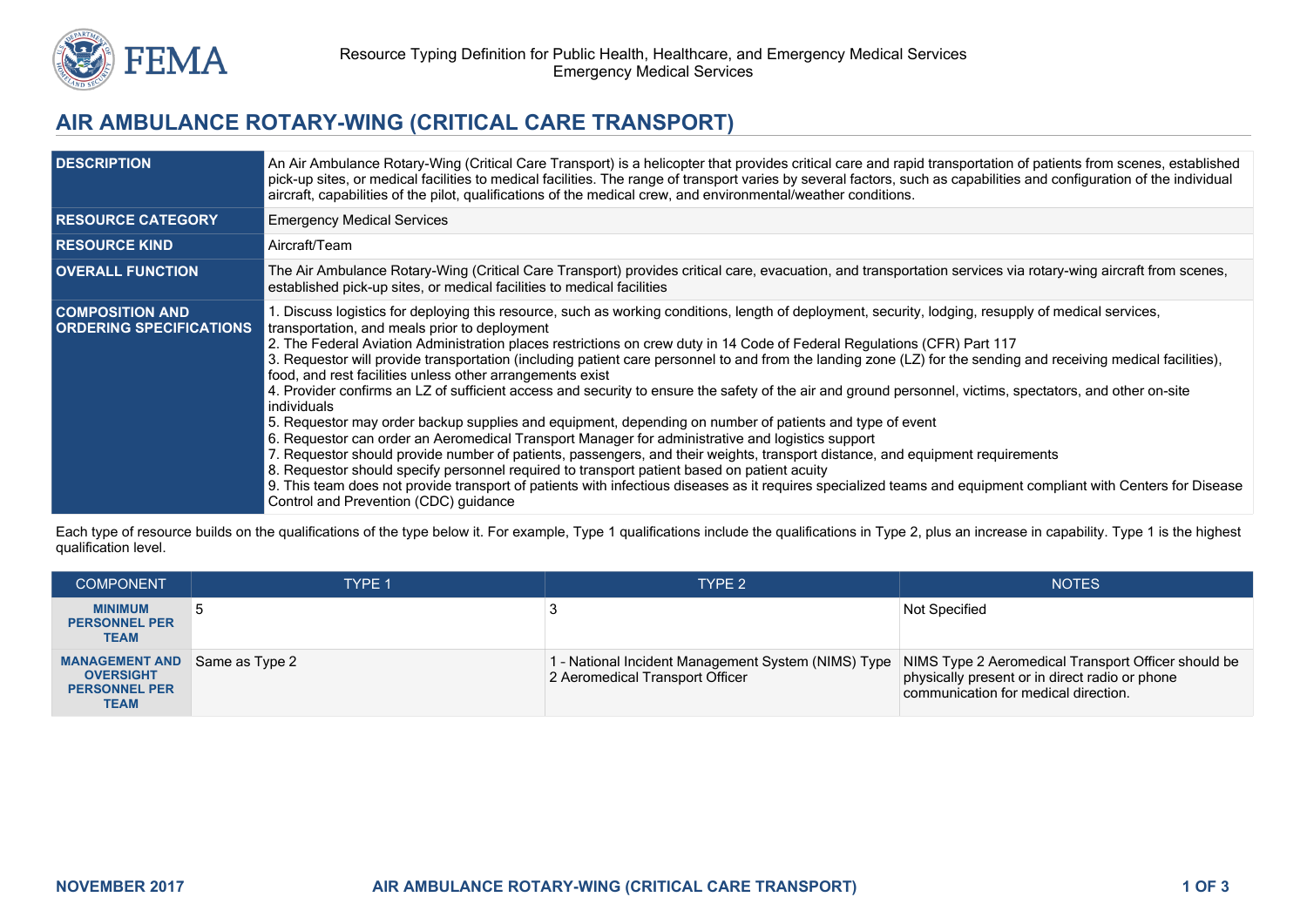

## Resource Typing Definition for Public Health, Healthcare, and Emergency Medical Services Emergency Medical Services

| <b>COMPONENT</b>                                                                                             | TYPE 1                                                                                                                                                                           | TYPE <sub>2</sub>                                                                                                                                                                                                                                                                      | <b>NOTES</b>                                                                                                                                                                                                                                                                                                                                                                                                                                                                                                                                                                                                                                                                                                                                                                                                                                                        |
|--------------------------------------------------------------------------------------------------------------|----------------------------------------------------------------------------------------------------------------------------------------------------------------------------------|----------------------------------------------------------------------------------------------------------------------------------------------------------------------------------------------------------------------------------------------------------------------------------------|---------------------------------------------------------------------------------------------------------------------------------------------------------------------------------------------------------------------------------------------------------------------------------------------------------------------------------------------------------------------------------------------------------------------------------------------------------------------------------------------------------------------------------------------------------------------------------------------------------------------------------------------------------------------------------------------------------------------------------------------------------------------------------------------------------------------------------------------------------------------|
| <b>SUPPORT</b><br><b>PERSONNEL PER</b><br><b>TEAM</b>                                                        | Same as Type 2, PLUS:<br>1 - Pilot<br>1 - NIMS Type 2 Registered Nurse, NIMS Type 1<br>Aeromedical Transport Paramedic, or NIMS Type 1, 2,<br>or 3 Aeromedical Transport Officer | 1 - Pilot<br>1 - NIMS Type 2 Registered Nurse, NIMS Type 1<br>Aeromedical Transport Paramedic, or NIMS Type 1, 2,<br>or 3 Aeromedical Transport Officer                                                                                                                                | 1. All Types capable of transporting patients requiring<br>airway and ventilator support or continuous monitoring.<br>2. Requestor should communicate needs in advance<br>regarding special patient populations with high acuity<br>needs, such as neonatal and pediatric transfers, heart-<br>lung bypass support, invasive monitoring, and high-risk<br>obstetrics, to ensure that the equipment and crew are<br>mission-capable.<br>3. Requestor, provider, or Authority Having Jurisdiction<br>(AHJ) may increase pilots based on mission needs,<br>aircraft type, and flying conditions.<br>4. NIMS Type 2 Registered Nurse has specialties in<br>critical care and flight nursing.<br>5. Additional aircrew may include non-medical crew<br>members for flight assistance and aircraft maintenance<br>purposes.<br>6. The pilot is not a NIMS typed position. |
| <b>PATIENT LOAD</b><br><b>CAPACITY PER</b><br><b>TEAM</b>                                                    | 2 litter patients                                                                                                                                                                | 1 litter patient                                                                                                                                                                                                                                                                       | Not Specified                                                                                                                                                                                                                                                                                                                                                                                                                                                                                                                                                                                                                                                                                                                                                                                                                                                       |
| <b>PATIENT CARE AND</b><br><b>MEDICAL LEVEL</b><br><b>EQUIPMENT PER</b><br><b>TEAM</b>                       | Same as Type 2                                                                                                                                                                   | 1. Critical care, advanced life support (ALS), and basic<br>life support (BLS) supplies and equipment<br>2. Onboard power inverter capable of converting<br>aircraft current for use with specialized medical<br>equipment (such as intra-aortic balloon pump or<br>neonatal isolette) | 1. ALS equipment for high-acuity patients is mission-<br>specific and may include IV pumps, invasive<br>monitoring, pressure support devices, specialized<br>medications, and fetal monitoring.<br>2. May require separate aircraft equipment/supply<br>aeromedical evacuation treatment kit.                                                                                                                                                                                                                                                                                                                                                                                                                                                                                                                                                                       |
| <b>PERSONAL</b><br><b>PROTECTIVE</b><br><b>EQUIPMENT (PPE)</b><br><b>EQUIPMENT PER</b><br><b>TEAM MEMBER</b> | Same as Type 2                                                                                                                                                                   | PPE is mission-specific and may include:<br>1. Protective footwear<br>2. Protective clothing<br>3. Gloves<br>4. Masks<br>5. Respirators<br>6. Hearing Protection                                                                                                                       | The following standards address PPE: Occupational<br>Safety and Health Administration (OSHA) 29 CFR Part<br>1910.134: Respiratory Protection and Part 1910.1030:<br>Bloodborne Pathogens.                                                                                                                                                                                                                                                                                                                                                                                                                                                                                                                                                                                                                                                                           |